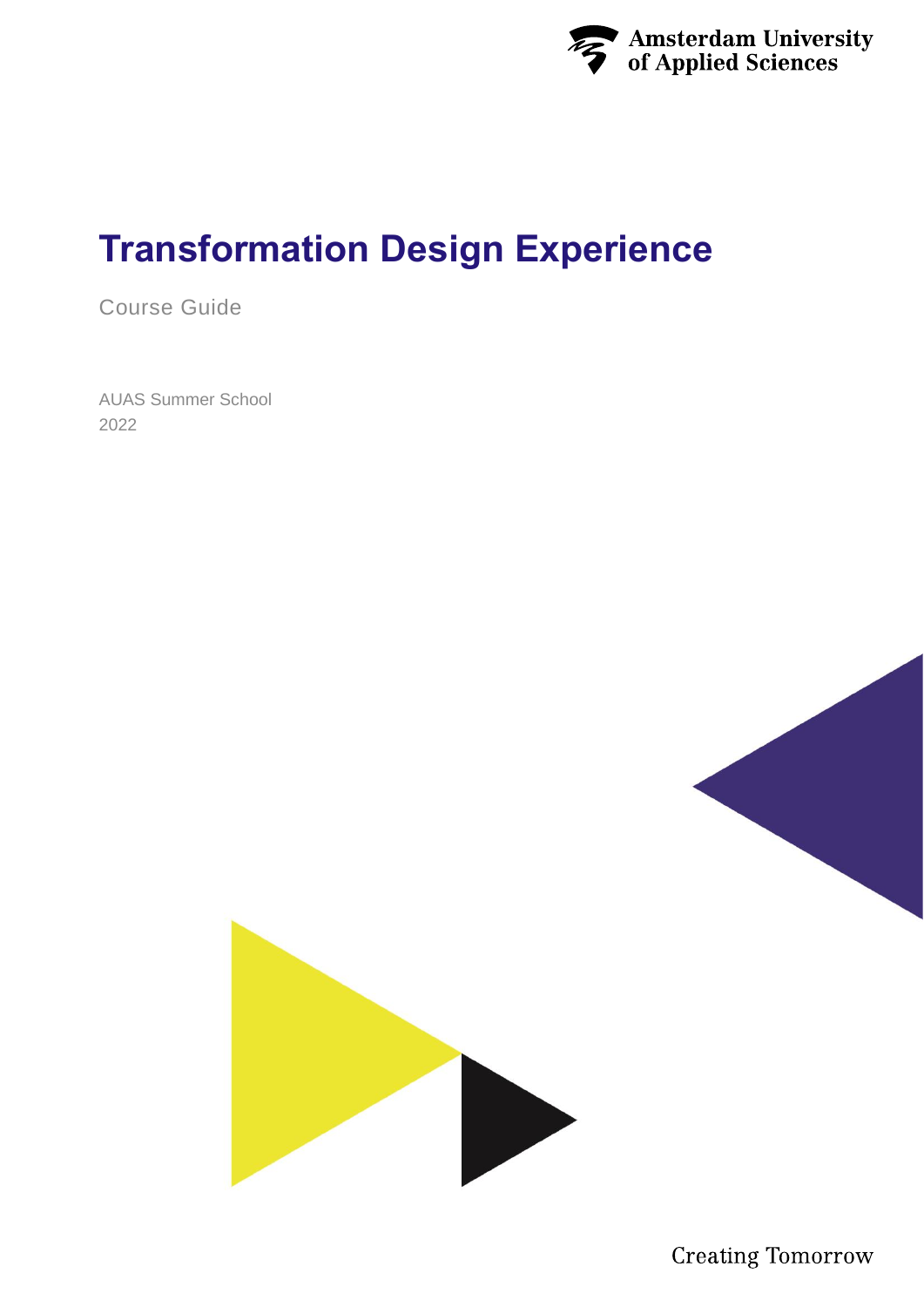# **Transformation Design Experience**

Course Guide

**Lecturers** Marco van Hout

**Department** AUAS Summer School

**Course dates** 4 July 2022 – 7 July 2022

Version 1.0

© 2022 Copyright Amsterdam University of Applied Sciences

All rights reserved. No part of this publication may be reproduced, stored in a retrieval system, or made public in any form or by any means, electronic, mechanical, printouts, copies, or in any way whatsoever without the prior written consent of the Amsterdam University of Applied Sciences.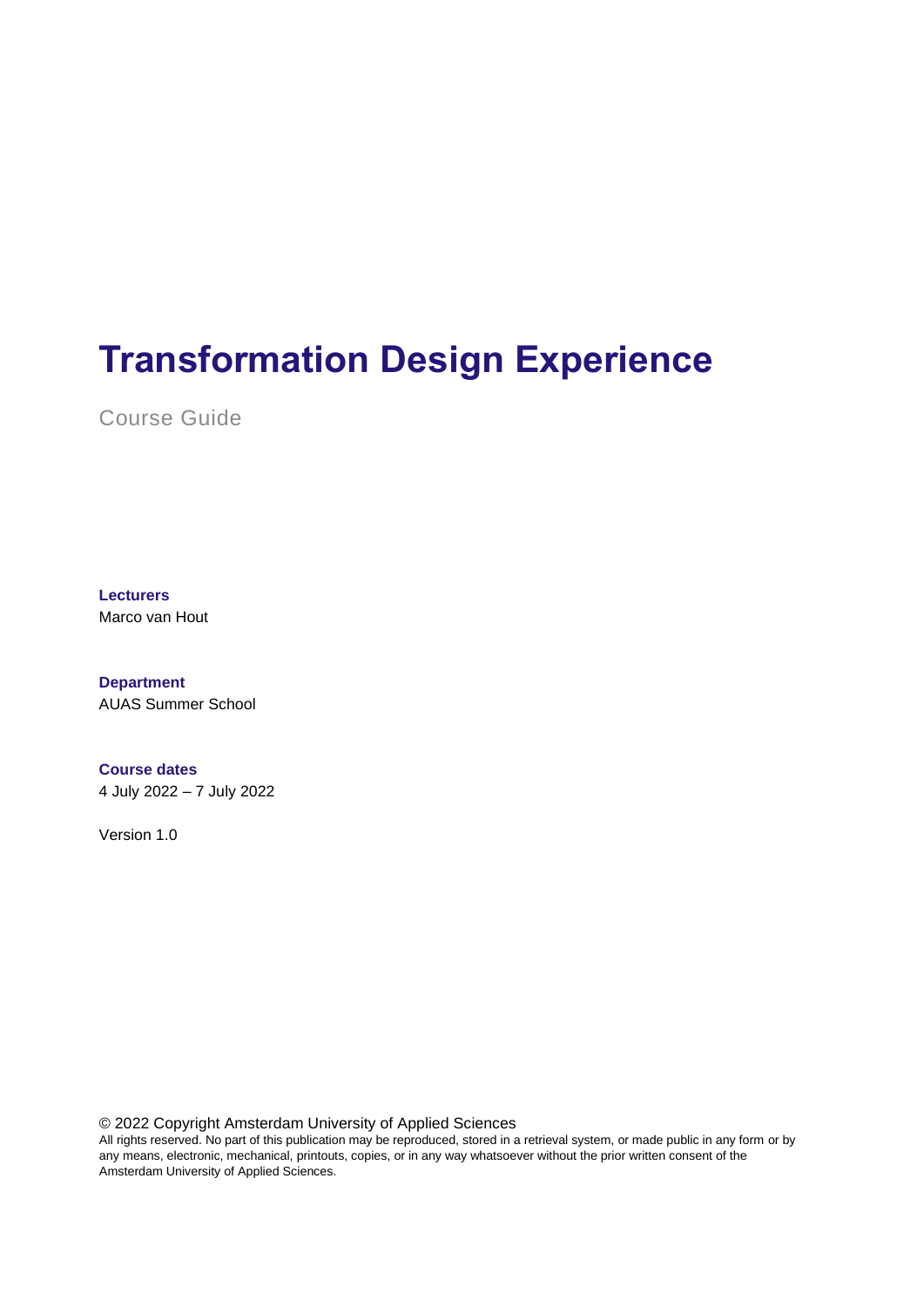## **Course overview**

### Introduction

During these 4 days you will embark on a unique learning journey about Transformation Design. We will work on enriching your head, heart and hands. The programme includes a mix of self-lear¬ning and peerlearning, indoor and outdoor activities, inspirational sessions to feed your brain, as well as moments to spend on your well-being. There will be time for you to make, and also time to reflect.

### Target audience

- Those at AUAS who would like to implement the strategic priorities of the '3 Dimensions' into their daily work and lives.
- Educators, team leads, curriculum designers, coordinators, managers, researchers and anyone who feels they have the capacity to organise (and design) a transforma-tion within AUAS.
- Corporate leaders who wish to pave the way for sustainable (digital) transformation;
- Design leaders seeking ways to inspire their teams towards new mindsets;
- Entrepreneurs and start-ups looking to create, develop and scale businesses in a transformational context;
- Public sector leaders that want to work more sustainably, inclusively and help create shared value in participative ways.

| Author(s)                            | Marco van Hout                                                                    |
|--------------------------------------|-----------------------------------------------------------------------------------|
| <b>Module ID</b>                     | ۰                                                                                 |
| Academic year                        | 2021-2022                                                                         |
| <b>Course dates</b>                  | 4 July 2022 - 7 July 2022                                                         |
| <b>ECTS</b>                          | None                                                                              |
| Course level /<br>entry requirements | Professionals: Business Unit Managers, Innovation Managers, HR Managers           |
| <b>Study load</b>                    | 32 hours                                                                          |
| <b>Assessment</b>                    |                                                                                   |
| Type of diploma                      | Certificate                                                                       |
| <b>Course website</b>                | AUAS Summer course: Transformation Design Experience - AUAS<br>(amsterdamuas.com) |

#### Course details

b.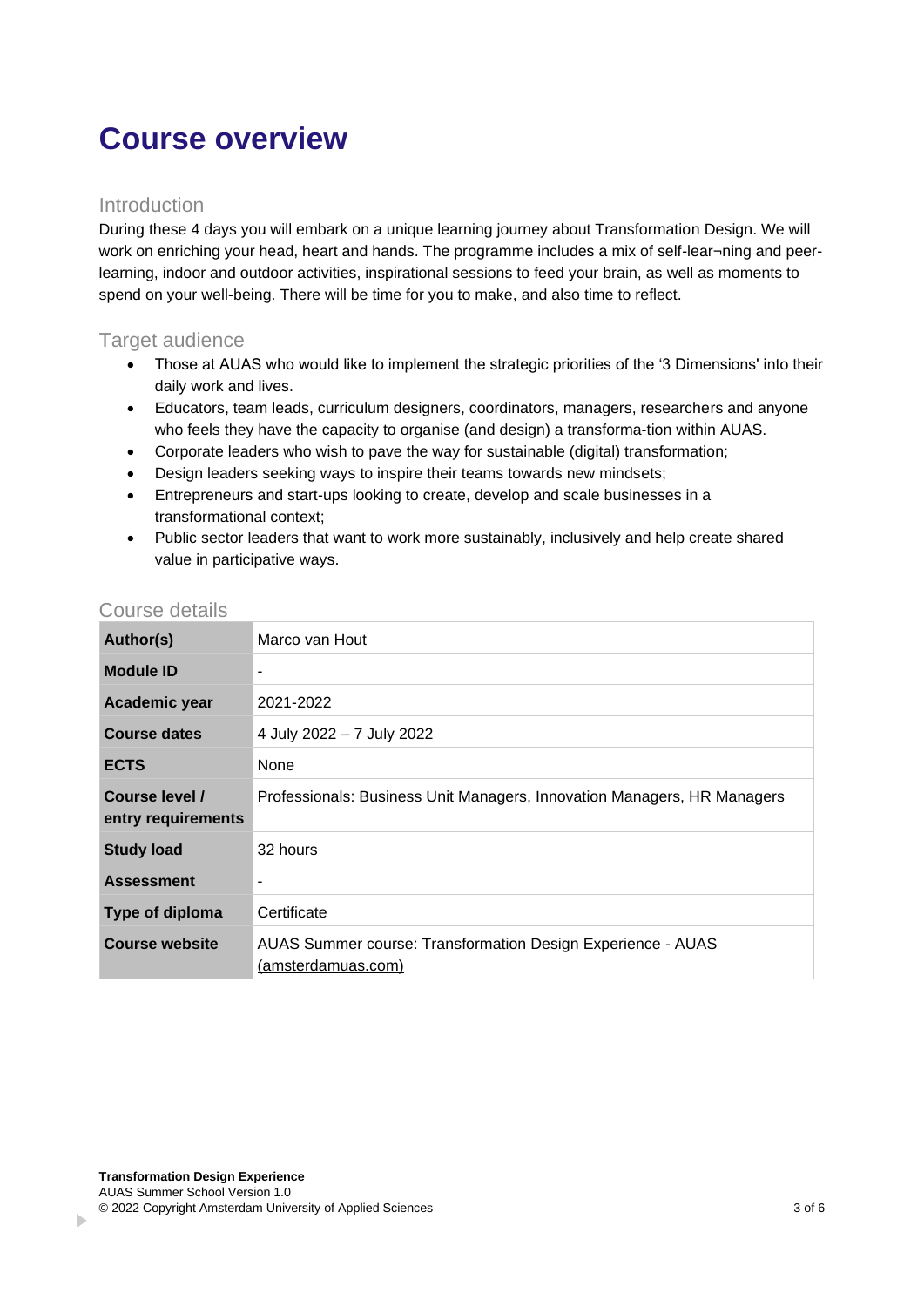## **Course contents**

You will be introduced to the essentials of Transformation Design. In exact, you will learn about:

- The 15 S Model: a Strategic Design process;
- The six Sustainable Development Goals transformations;
- Organizing diversity within your team and how this will impact sustainable change and transformation;
- Your personal role in transformation: how does the self-relate to the system, and what role do our intentions have?;
- The differences between change and transformation, between complicated and complex problems, between a global and local outlook and between designing in the open and behind closed doors.

You will have time to pay attention to your own well-being so that you can stay sharp and fresh to work on your own transformation goals. Think of activities such as audioscape, city and nature walks, yoga and meditation. You will attend several workshops where you can practice how to translate what you have learnt and experienced into tangible actions for your daily practice.

This programme is not only an individual learning experience. You will get the chance to connect with your highly-motivated fellow participants and trainers to grow together on this adventure. There will be space and time for co-creation and peer-learning. You will work together to shape positive futures for our education and society.

### Learning objectives

By the end of this activity, you can:

- Advocate the importance of diversity, sustainability and co-inspiration for successful transformation
- Lead and implement a culture of experimentation for the transforma-tional challenges of your organization
- Use the Transformational Triggers Toolkit to consider the challenges that trigger change and transformation, while also considering the impact and meaningfulness of the solutions you design
- Appreciate the importance of a balan-ced mind and body to lead transfor-mations

### Learning activities

#### **Fill your heart with inspiration**

You will have time to pay attention to your own well-being so that you can stay sharp and fresh to work on your own transformation goals. Think of activities such as:

- Audioscape
- City and Nature walks
- Yoga

b.

**Meditation**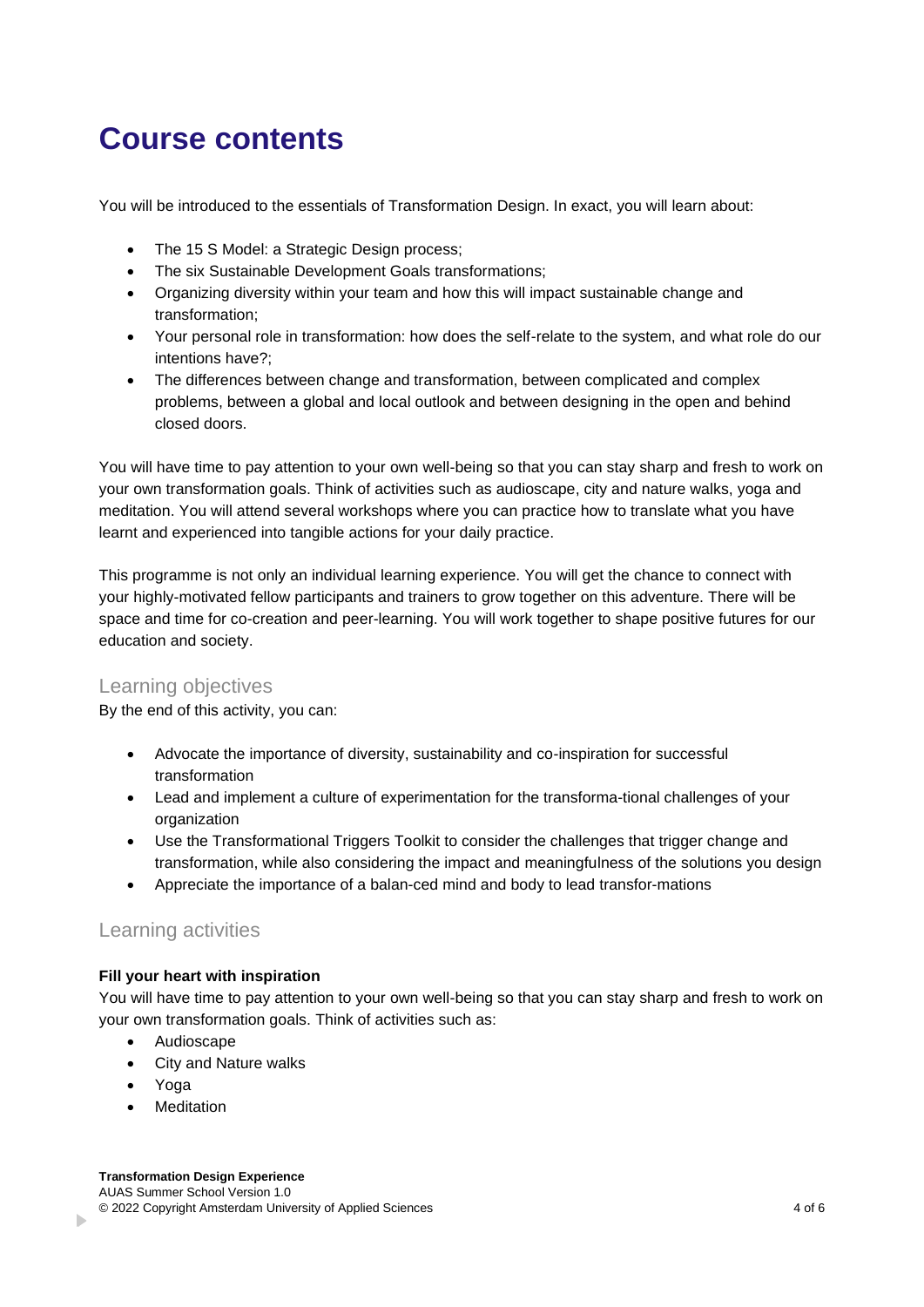#### **Learning by doing (hands):**

You will attend several workshops where you can practice how to translate what you have learnt and experienced into tangible actions for your daily practice. Some examples of where you will be using your hands:

- Storytelling
- Podcast making
- Photo safari
- **Presentation**

## **Lecturers**

Marco van Hout is co-founder and creative director of Digital Society School. As a recognized design leader and pioneer in experience design in the past 20 years he has gained broad expertise on topics such as transformation design, digital society, UX, human(ity) and life centered design. He believes in the creation of a 'global learning society' to ignite transformation towards a better world. In this light he has co-founded the Global Goals Jam with the UNDP and is a community liaison for transformation/ design for SDG's at the World Design Organization. Marco likes to be hands on with big concepts and is known for making concepts and ideas tangible through the creation of toolkits (e.g. the Design Method Toolkit) and workshops. He is a globally sought after speaker, educator and trainer and has travelled the world, speaking/teaching about emotional design, experience-driven design and design for sustainable development and transformation.

| Week 1 |                                                                                                                  |
|--------|------------------------------------------------------------------------------------------------------------------|
| Day 1  | Collective welcome summer school 2022<br>Transformation Design workshop                                          |
| Day 2  | Diversity & Inclusion workshop or Impact Storytelling workshop (TBC)<br>Audioscape & photo safari with city walk |
| Day 3  | Yoga/Meditation<br>Podcast making workshop                                                                       |
| Day 4  | Museum visit<br>Print workshop<br>Drinks to end programme                                                        |

## **Study programme**

b.